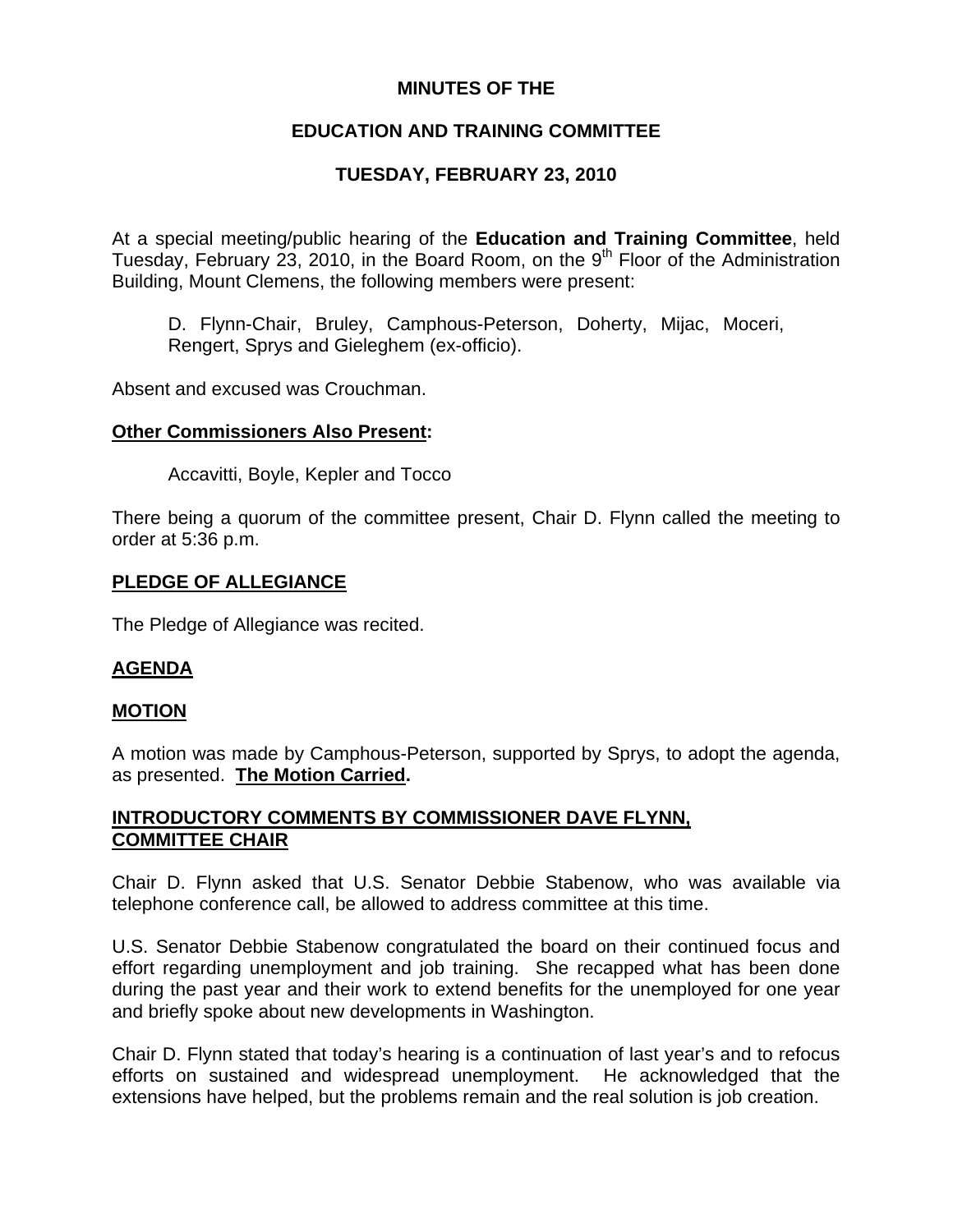# **TESTIMONY FROM INFORMATION-PROVIDING PANELS**

John Bierbusse, Director of MiWorks, presented employment, unemployment and job statistics and information for Macomb County and the state of Michigan.

#### Real Life Experience Testimony

Jason Oziem and Thomas Thieda, individuals who testified at last year's hearing, provided an update on their situations.

The following commissioners spoke: Sprys, Bruley and Mijac.

Bruce Weaver, Manager of Labor Market Analysis for the Michigan Department of Energy, Labor and Economic Growth, provided a presentation on the state and county unemployment rates and how those are produced and calculated, who is counted as employed and unemployed, how unemployment is measured for the United States, states and counties and unemployment trends for Macomb County.

The following commissioners spoke: Boyle, Gieleghem, Bruley and Rengert.

Xuan Liu, Data Manager for SEMCOG, provided information linking economic data with demographic data. He felt it will take many years to regain the jobs lost.

The following commissioner spoke: Gieleghem.

Bill Sullivan, Director of United Way 211, highlighted data and trends regarding the needs of the unemployed and what non-profits can do to respond. He spoke in support of a jobs program because there are not enough resources or people to respond to the needs.

The following commissioner spoke: Doherty.

Frank Taylor, Director of Macomb County Community Services Agency, overviewed their programs and the trends in the number of individuals that have been served.

#### **FEDERAL AND STATE LEGISLATIVE PANEL**

Keith Nelson read a letter from Congressman Sander Levin regarding the federal Recovery Act and his efforts to extend and expand this fund.

Vicki Selva from Senator Carl Levin's office relayed the Senator's support for finding a solution to the unemployment crisis.

Chair D. Flynn noted that all state representatives were invited and a letter of support was received from Representative Jon Switalski.

State Representative Fred Miller emphasized the need for jobs.